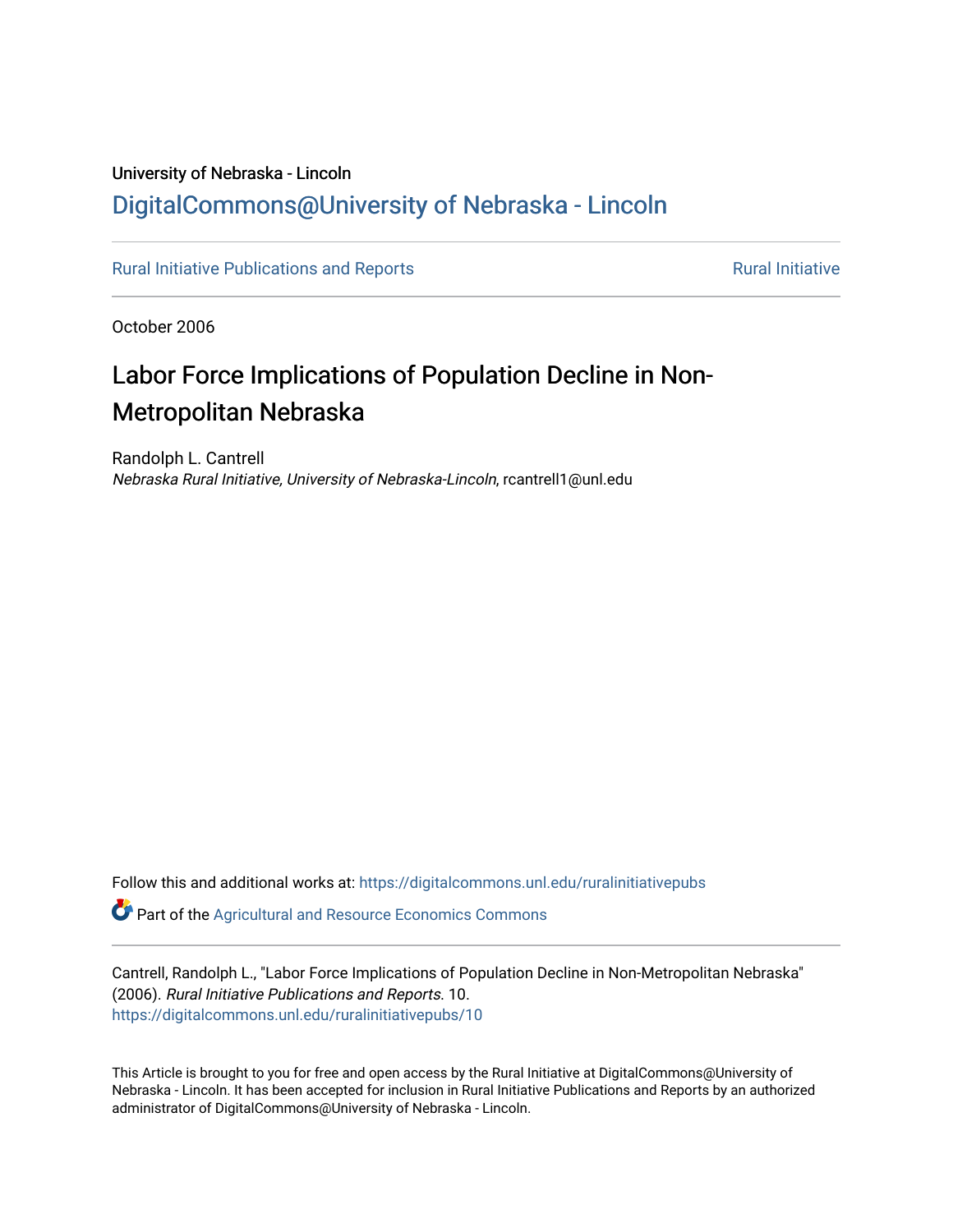

# **Business in Nebraska**

VOLUME 61 NO. 684 PRESENTED BY THE UNL BUREAU OF BUSINESS RESEARCH (BBR) OCTOBER 2006

 $\overline{a}$ 

# Labor Force Implications of Population Decline in Non-Metropolitan Nebraska

*By Dr. Randy Cantrell, University of Nebraska Rural Initiative* 



he most recent release of population estimates from the Census Bureau indicates that 70 Nebraska counties lost population between 2000 and 2005. These counties included 52 of the 53

that recorded population losses between 1990 and 2000, joined by 18 counties that had grown through the 1990s.

While those counties estimated to have lost population over the last five years included three of 11 micropolitan core counties, eight of ten outlying microplitan counties, and even one of seven outlying metropolitan counties, the great majority were nonmetropolitan. Of the 43 Nebraska counties containing no community of 2,500 or more residents, 42 are estimated to have declined in total population since the 2000 Census.

These numbers clearly indicate a continuing concentration of Nebraskans in metropolitan centers and their suburbs. Even allowing for the possibility that inter-Census estimates for small counties may be something less than perfect, the continuing loss of population in rural portions of our state, which in some counties has continued for more than 100 years, does not inspire much optimism for their economic and social future.

As is often the case with things statistical, these aggregate data tell a story that is incomplete. Depopulation is certainly occurring, but not in the uniform way that one might imagine. In order to fully

understand the likely impact of population change, one must ask not only how many people are involved, but who those people are. The answers sometimes can be counterintuitive and surprising, as is the case of changes in Nebraska's non-metropolitan labor force.

Of the 53 Nebraska counties that lost population between 1990 and 2000, Census results indicate that 31 saw actual increases in the size of their labor force. Of those same counties, 43 saw an increase in their labor force participation rate<sup>1</sup> and 45 experienced an increase in the proportion of the labor force with full-time work.<sup>2</sup>

#### **Disaggregating Population Change**

The explanation for this seeming anomaly (population loss and labor force growth) is found in the four components of population change: birth, death, inmigration, and out-migration. If a population grows, it is because more people are born than die and/or because more people move to the area than out of the area. If a population declines, the reverse must be true.

In general, non-metropolitan Nebraska is losing population due to declining birth rates and high death rates resulting from a disproportionately large population of elderly residents. While 43% of the state's population resides in a non-metropolitan county,

 $<sup>1</sup>$  The proportion of the population over the age of 16 years that was</sup> either employed or unemployed and looking for work.

<sup>2</sup> Full-time is defined here as working for an average of 35 or more hours per week for at least 50-weeks of the year preceding the Census.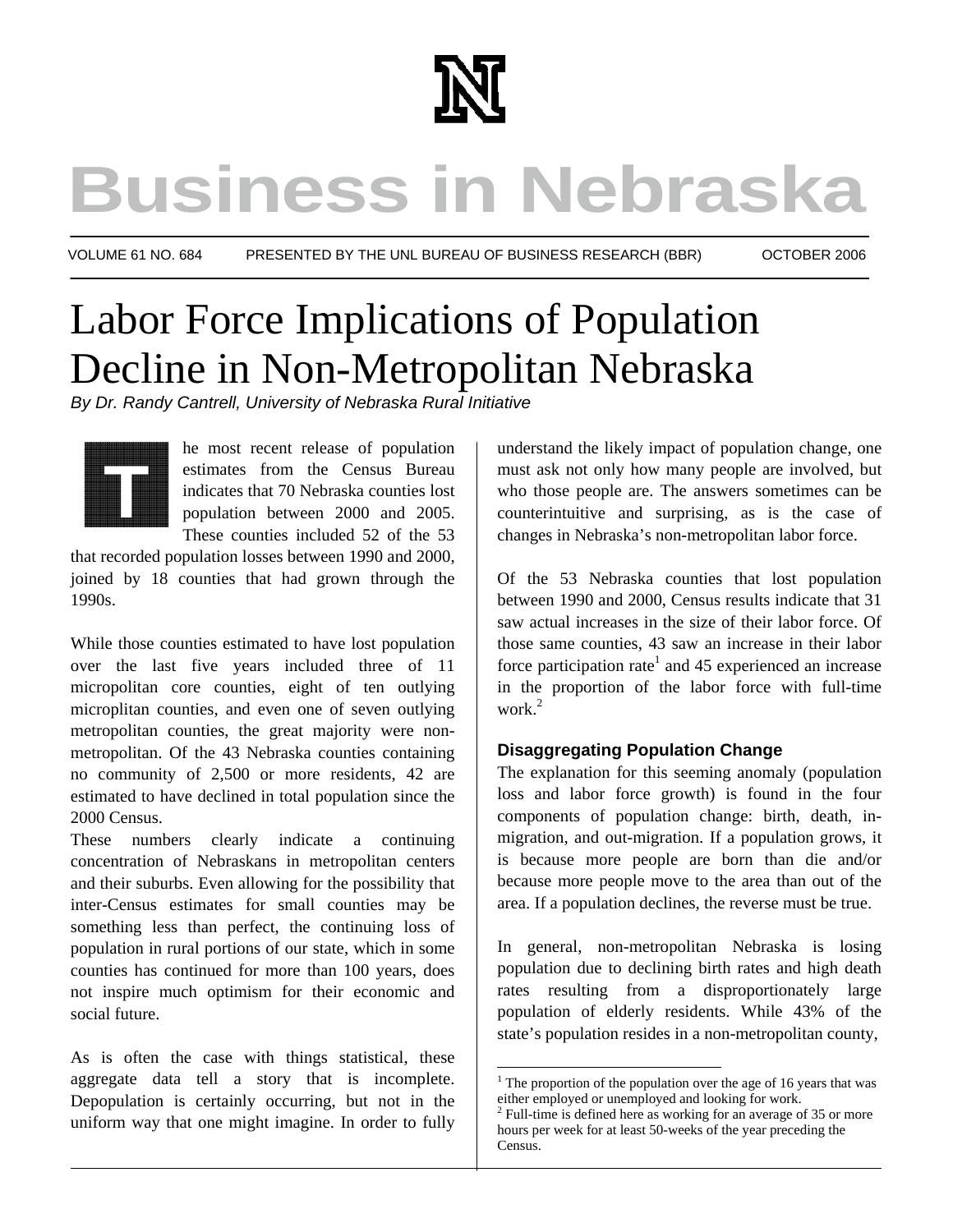#### **Table 1**

#### **Estimated Population Change for Nebraska Counties Classified by Modified Urban Influence Code: 2000 - 2005**

| Area                                               | <b>Estimated</b><br>Population:<br>July 1, 2005 | <b>Census</b><br><b>Population: April</b><br>1,2000 | <b>Estimated</b><br>Change | <b>Estimated</b><br><b>Percent</b><br>Change |
|----------------------------------------------------|-------------------------------------------------|-----------------------------------------------------|----------------------------|----------------------------------------------|
| Nebraska                                           | 1,758,787                                       | 1.711.265                                           | 47,522                     | 2.8                                          |
| 2 Metropolitan core counties                       | 751,743                                         | 713,876                                             | 37,867                     | 5.3                                          |
| 7 Metropolitan outlying counties                   | 248.578                                         | 228.627                                             | 19.951                     | 8.7                                          |
| 10 Micropolitan core counties                      | 354,885                                         | 348,839                                             | 6,046                      | 1.7                                          |
| <b>10 Micropolitan outlying Counties</b>           | 46.415                                          | 47.273                                              | -858                       | $-1.8$                                       |
| 21 Counties with towns of 2,500 to 9,999 residents | 210,661                                         | 217,384                                             | $-6,723$                   | $-3.1$                                       |
| 43 Counties with no town, 2,500 residents          | 146,505                                         | 155.266                                             | $-8,761$                   | $-5.6$                                       |
| source: Bureau of the Census                       |                                                 |                                                     |                            |                                              |



55% of the population over 65 years of age does so, as does 61% of the population age 85 years and over. In part as the result of this skewed age distribution, deaths exceeded births in 41 Nebraska counties between 1990 and 2000. It is estimated that 46 Nebraska counties experienced such natural population losses over the last five years.

In addition, 50 Nebraska counties experienced net migration losses during the 1990s. It is estimated that 77 counties have seen net out-migration since 1990. In terms of total population change, out-migration is a two-edged sword. Migration for work or education is significantly more likely to be attractive to the young,

because they stand to benefit more from improved earnings over time. If residents of child-bearing age leave a community, they not only leave older residents to age in place, but they also reduce the number of children born into their community of origin. Coupled with a nationwide (in fact global among industrialized nations) trend of declining fertility rates, this phenomenon tends to result in a rapid reduction in the number of children born in the community.

Ultimately, one would expect the two trends to be mutually reinforcing. This has indeed been the case in much of Nebraska, where it is estimated that 42 counties experienced both net out-migration and natural population decreases between 2000 and 2005.3

#### **Comparing Rural and Urban Counties**

The result of these changes is readily apparent when comparing the population pyramid depicted in Figure 5 for Nebraska's 71 most rural counties with that depicted for metropolitan and large trade center counties.<sup>4</sup> The population distribution for the state's

<sup>&</sup>lt;sup>3</sup> An excellent report on Nebraska population estimates for 2005 can be found at the University of Nebraska Omaha Center for Public Affairs Web site: http://www.unomaha.edu/~cpar/: 4

<sup>&</sup>lt;sup>4</sup> These counties contain a community with a population larger than 7,500. Note that excluding them from the definition of rural eliminates most of migration destinations for Nebraska's growing Latino population and thus provides a conservative estimate of both the birth rate and in-migration rate for non-metropolitan Nebraska.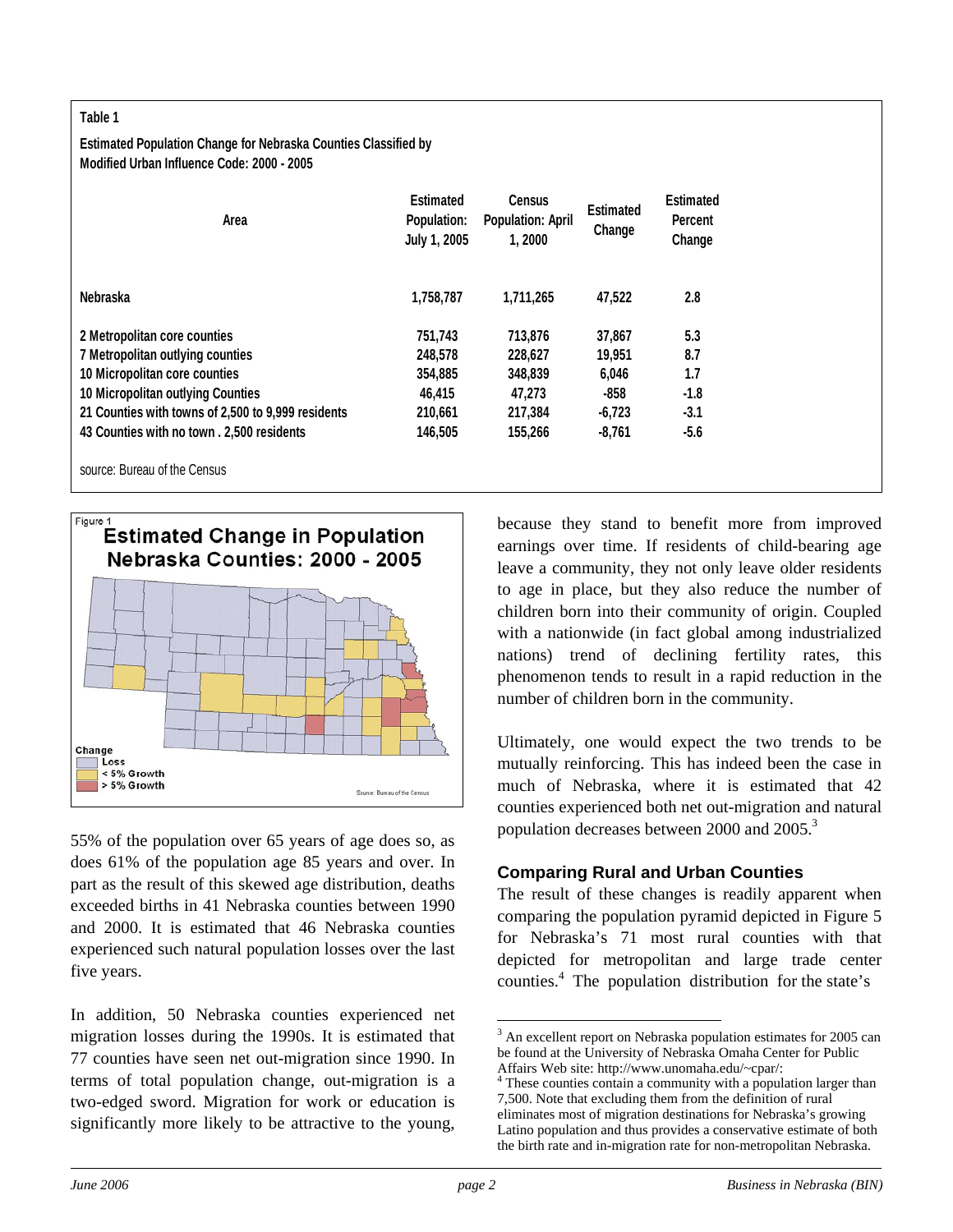





rural counties demonstrates declining birth numbers, out-migration of young residents, (age 20 to 29) and the presence of a proportionally large senior population. For the 22 metropolitan and large trade center counties, the ability to attract young people is enhanced by the presence of both institutions of higher education and

jobs. In those counties, the concentration of young adults contributes to larger birth numbers and a relatively stable birth rate.

Residents in their prime earning years (35 to 54) account for approximately 28% of the population for both county types. It is the ability of more rural counties to attract in-migrants in this age group along with increases in labor force participation that explains growth in the rural labor force.

#### **Rural Areas Saw In-Migration of Working Age People**

Evidence of the in-migration of working age people is found in Figure 6, which represents the difference between the expected and observed populations in various age groups in the year 2000. In this graph, we have started with the assumption that nobody either moved or died over the ten years between the last two Censuses and that births would occur at the average Nebraska rate.<sup>6</sup> If that were in fact true, we would expect the population age 30 to 40 years in the year 2000 to be identical to the population age 20 to 30 years in 1990. Before ten years of age, discrepancies from expectation can be explained as migration, declining fertility, or an error in our birth rate assumption. From the age of ten years on, however, any observed change must be the result of either migration or death.

Figure 6 demonstrates significant out-migration of young people, amounting to a nearly 50% loss in the 20 to 24 year age group. The data also demonstrate substantial population losses among persons age 70 years and over, primarily as the result of death. Surprisingly, the data also demonstrate in-migration for the population age 30 to 49 during the decade of the 1990s. Associated with that movement was an inmigration of school age children (ten to 14 years), who accompanied working age parents.

For these counties, the net result of demographic change was a 1.5% decline in the total population and a 7.7% increase in the economically important group age 30 to 54 years. Coupled with an increase in labor force

 6 Nebraska Health and Human Services reports an annual rate of 72.6 births per 1,000 women age 15 to 44 years.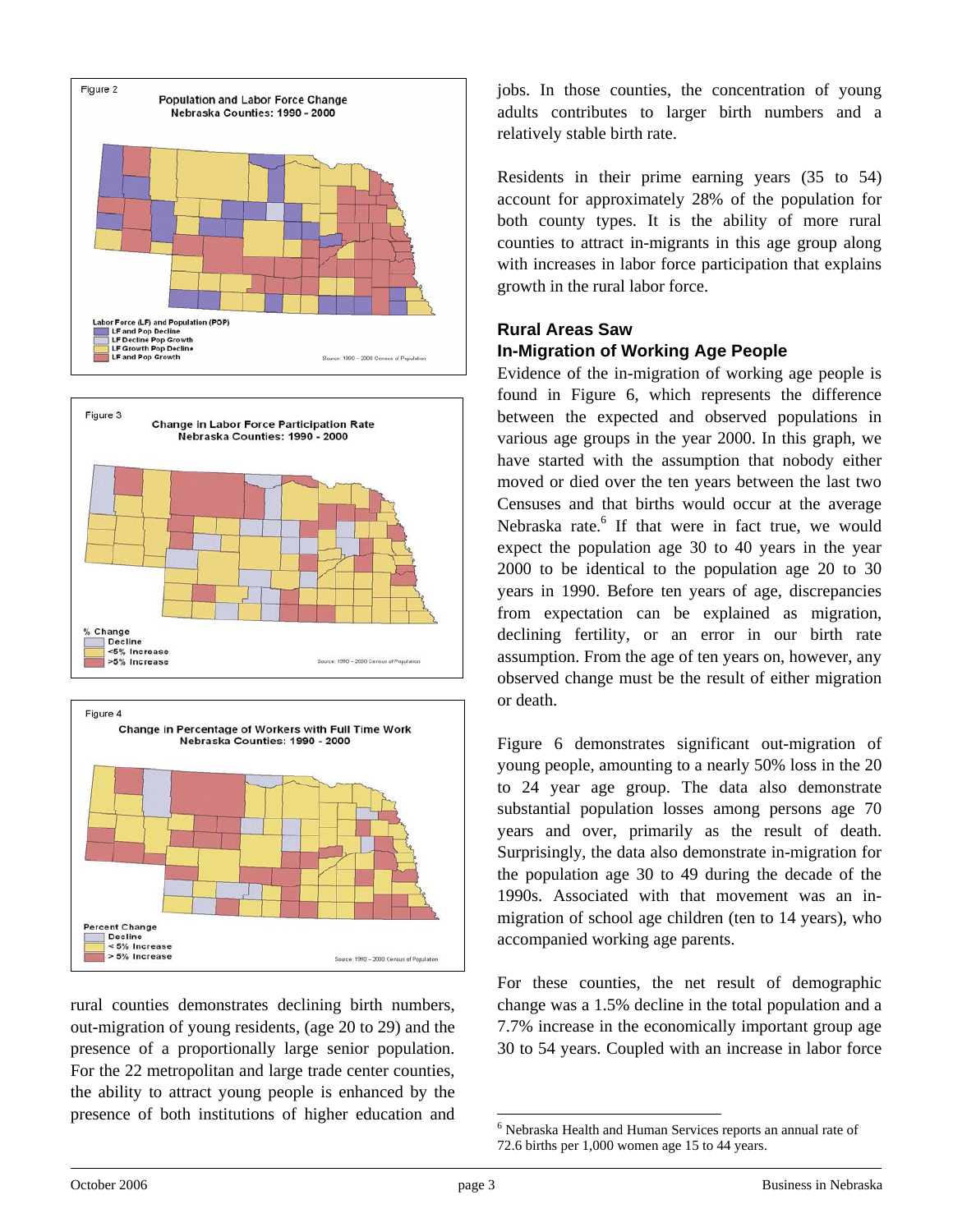participation, this resulted in labor force growth of  $6.6\%$ .<sup>7</sup>

While labor force growth in this group of counties is encouraging, one cannot be being overly optimistic, because the total Nebraska labor force grew at slightly more than twice that rate (13.6%). Still, it appears from these data that labor force growth in rural portions of Nebraska is possible even in the face of continuing population decline.

#### **Can We Expect More of the Same?**

Because Nebraska's institutions of higher education are in the majority located in larger communities, young people can be expected to continue leaving rural areas in large numbers upon completion of high school. Because the senior and near senior population is relatively large, we can expect to see substantial rural population losses resulting from death. In some localities this will no doubt exceed the birth rate. Thus, depopulation is likely to be a continuing theme in many non-metropolitan counties and communities.

Whether or not we can expect to see a continuation of in-migration by persons of working age is question of critical economic importance. The movement that we saw during the 1990s may reflect lifestyle preferences as much as economic opportunity, but it is certain that such a movement of population to rural areas can not develop in the absence of available employment. Fortunately, non-metropolitan Nebraska has been able to add jobs over time.

Certainly, the odds of economic growth will be improved if the general population of a rural area is growing. The conclusion to be drawn from this examination of the demographics of the last decade is that population change does not necessarily occur in a uniform way. Aggregate population losses do not define an hourglass in which all grains of sand, or in this case people, are the same. At least as far as the labor force is concerned, much of rural Nebraska remains capable of growth, even if that growth falls short of generating a new settlement boom.



<sup>1</sup>  $<sup>7</sup>$  It is important to note that labor force participation rates are also</sup> influenced by deaths or out-migration among older, retired residents.